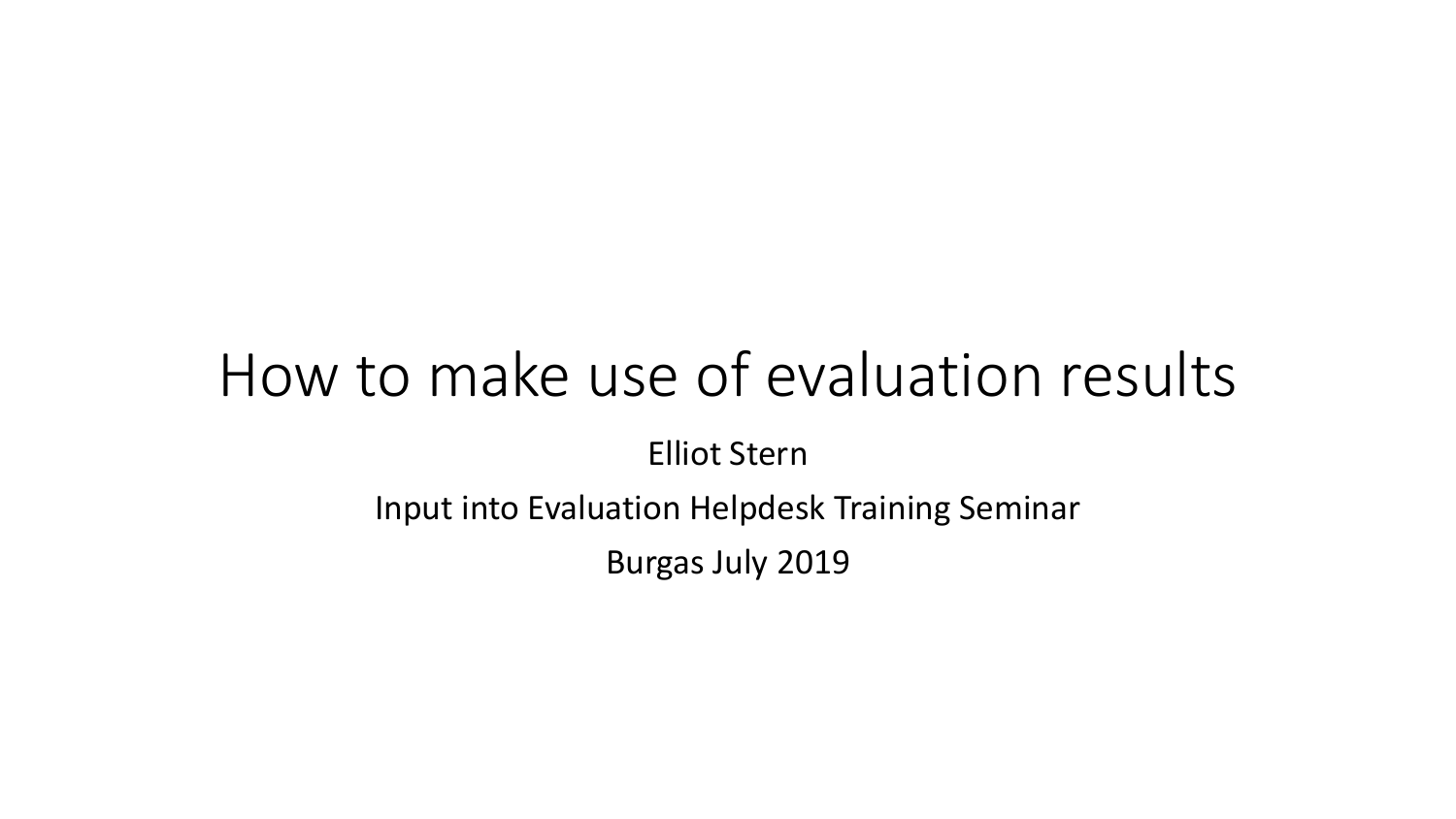- Evaluators & those who commission evaluations want the results of their work to be used
- The report that sits on the shelves, unread is one of the persistent nightmares for an evaluator or evaluation commissioner
	- As a result there has been much research on evaluation use, evaluation usability and evaluation influence
	- I am going to draw heavily on that research as well as my own experience in my presentation this morning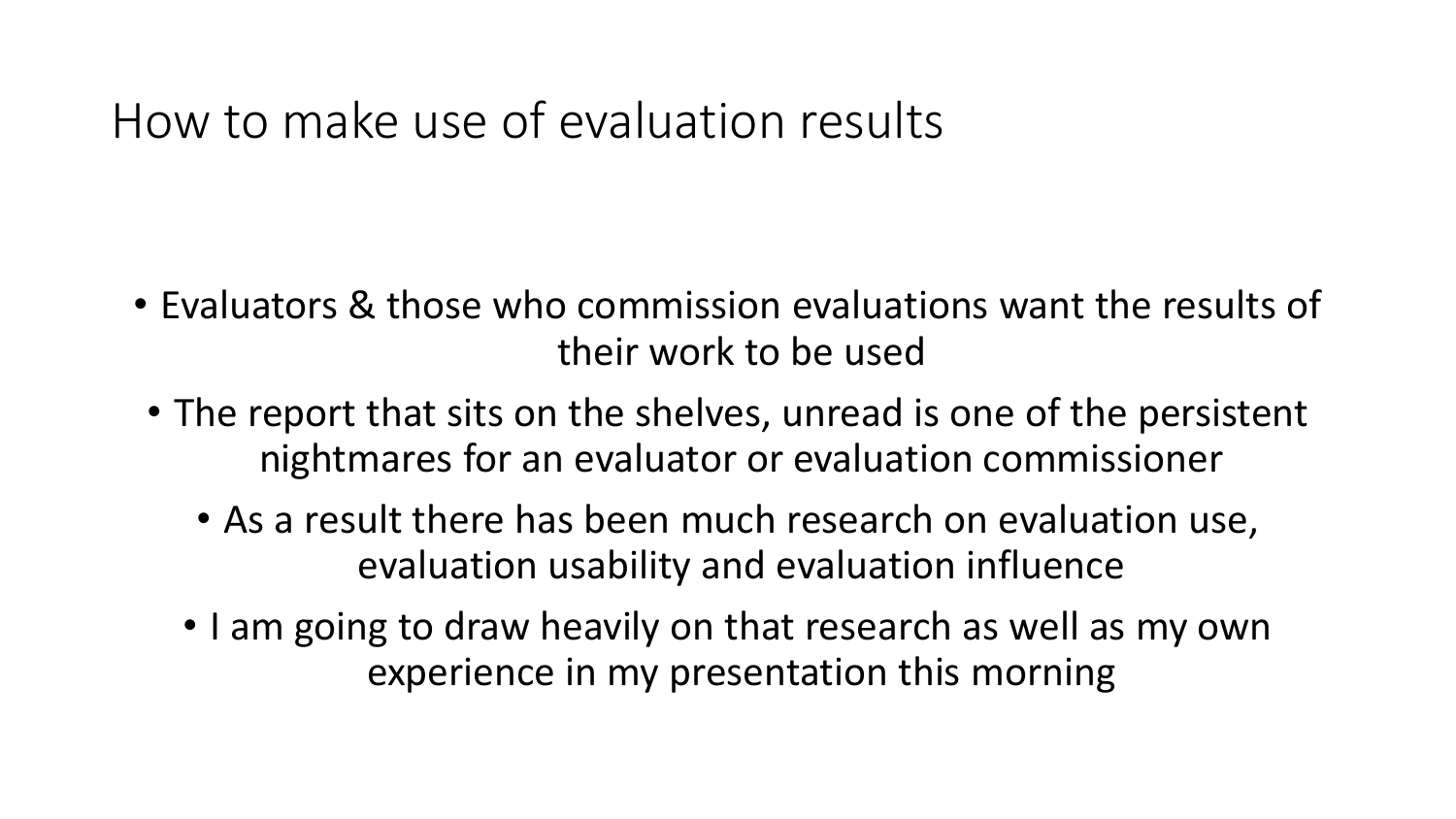Many reasons are put forward as to why evaluation use is important

- To terminate, continue or extend projects or programmes
- To improve and plan better programmes & policies in future
	- To improve programming and implementation skills
- To more reliably improve the conditions of people, society & economy
	- To strengthen accountability and justify public expenditure
		- To strengthen democratic accountability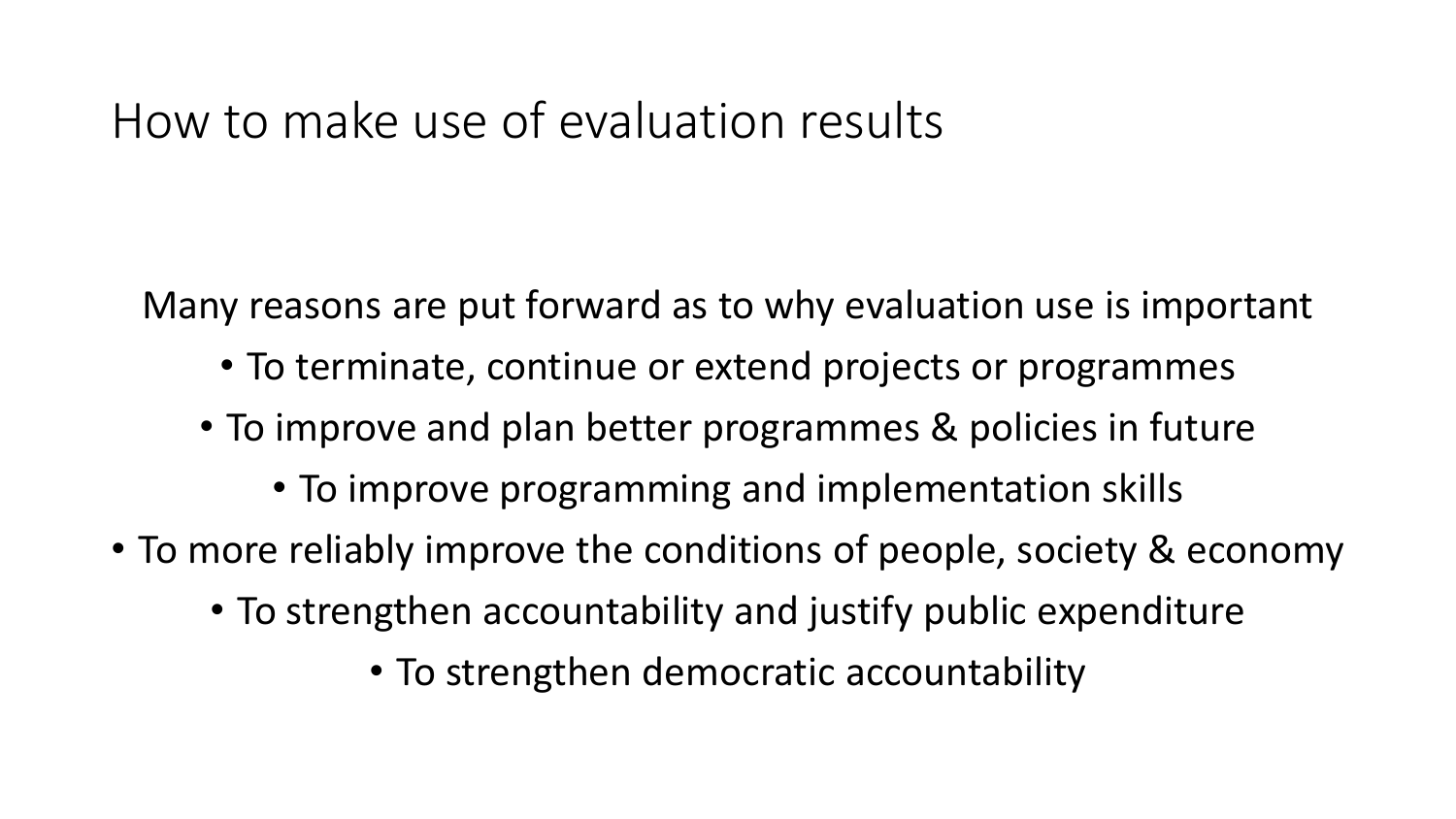What will be clear from this list is that they envisage many different types of 'use' and various classification have been developed to identify the distinctive characteristics of these and other examples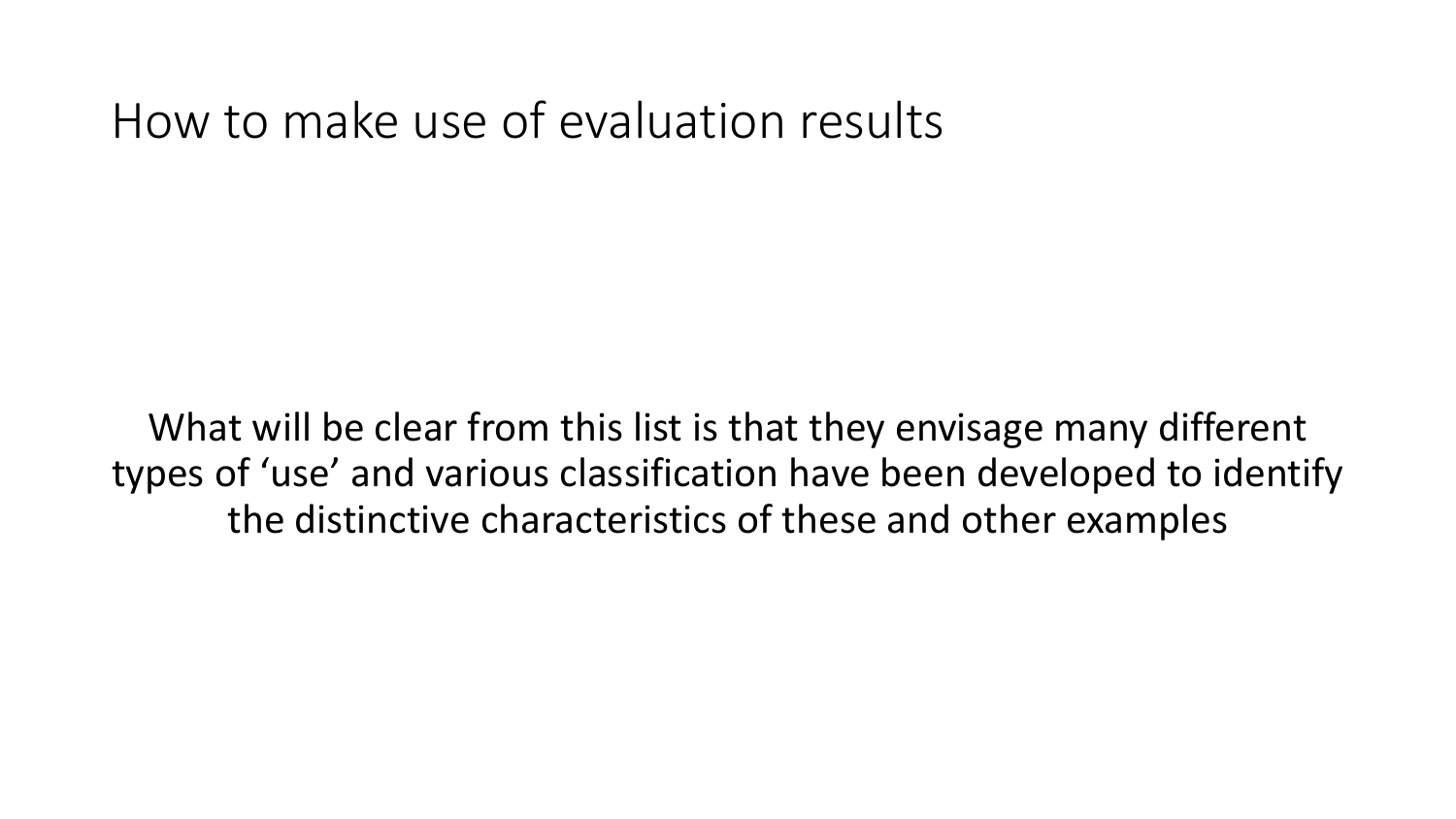The most familiar of these classifications distinguishes between:

- *Instrumental* use the direct use of evaluation findings in order to lead to some change in actions and decisions
- *Conceptual* use leading to lessons and understandings that can be applied elsewhere in future
	- *Symbolic* use mainly for justificatory purposes by key decision makers
- *Process* use that occurs through stakeholder and actor engagement during an evaluation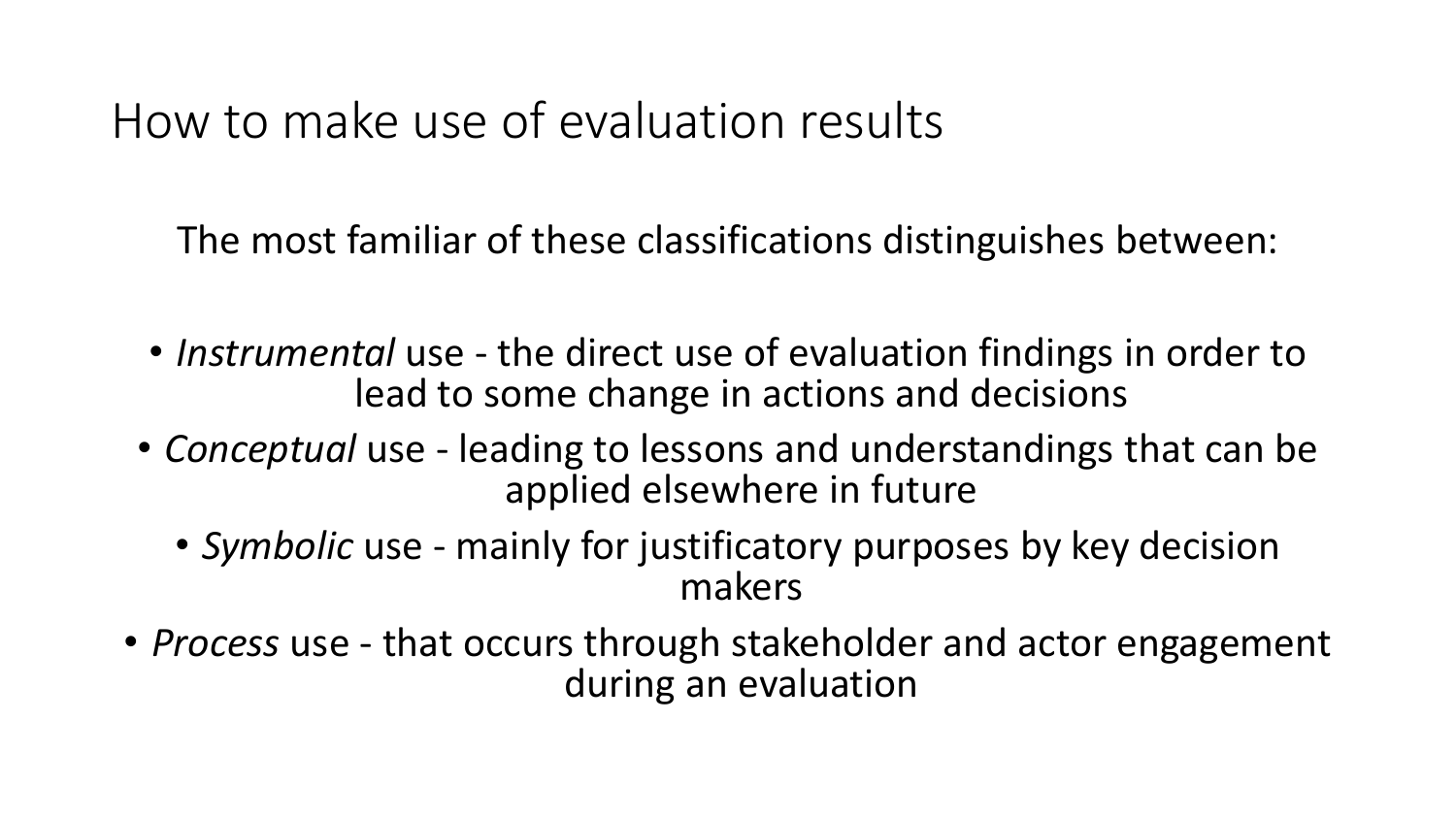What is now well known is that direct 'instrumental' use is very rare! Possibly when combined with symbolic use – i.e. policy makers coincidentally want to use an evaluation for their own reasons….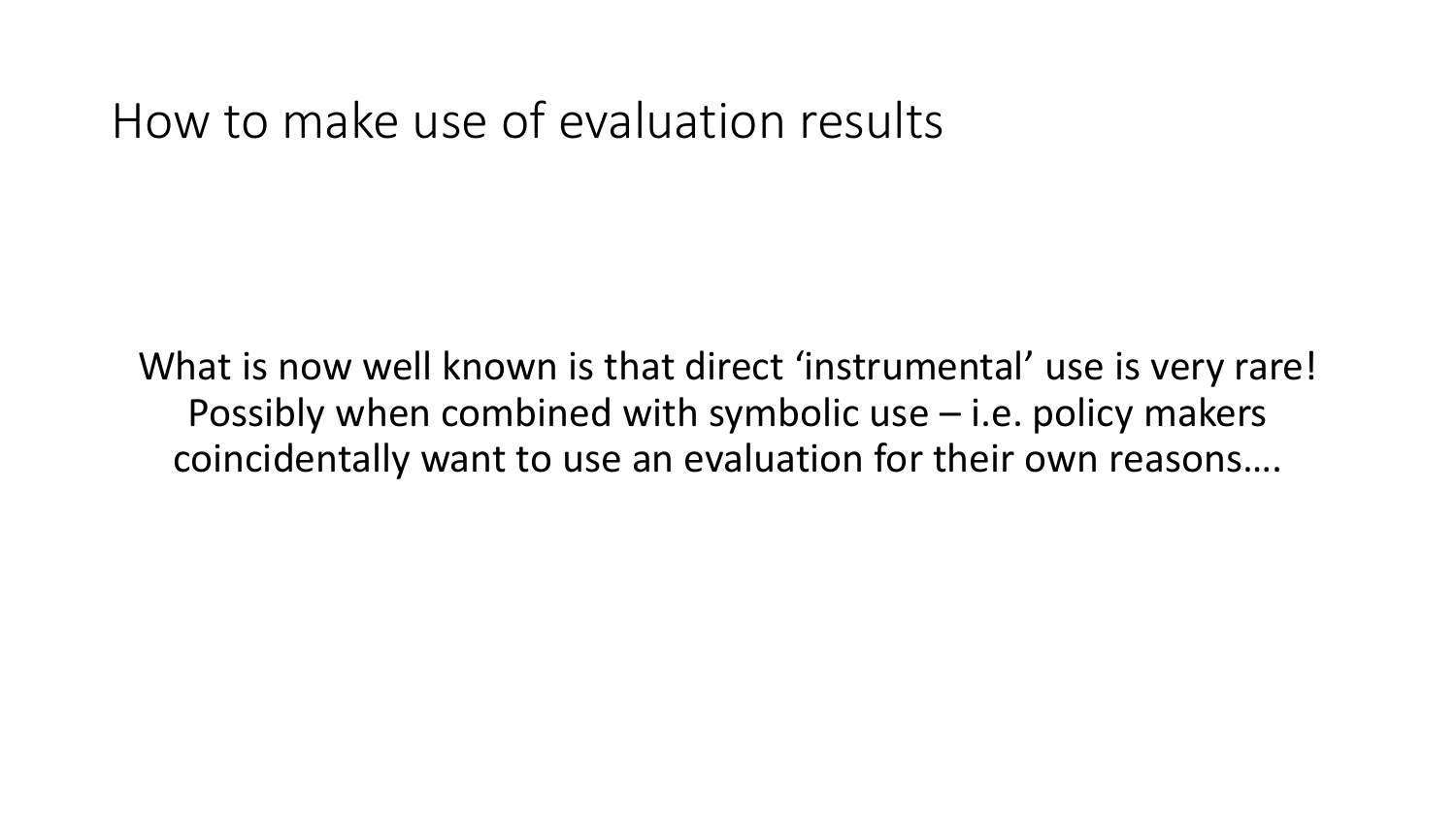One of the pioneers of research into evaluation use in policy settings, Carol Weiss argued in the 1970s that evaluations had limited effects but by the 1990s had decided that:

*'I have come to have more respect for the incremental changes that evaluation helps to bring about. If evaluation contributes to making small continuing improvements in current policy, as I think it does, that is no small beans. It is well worth our time and effort.'*

Weiss also discussed how 'slow drip of new knowledge' changes policy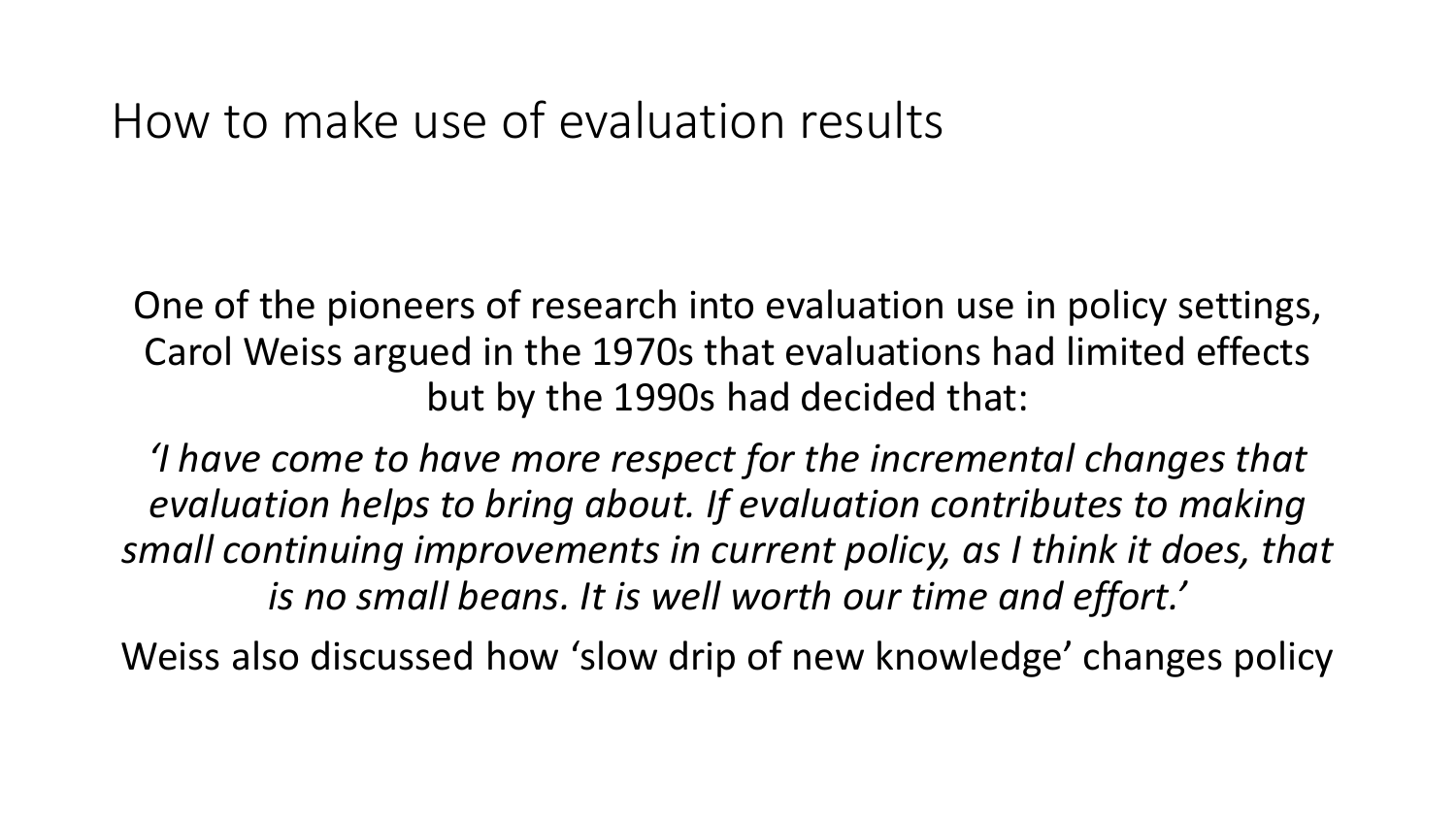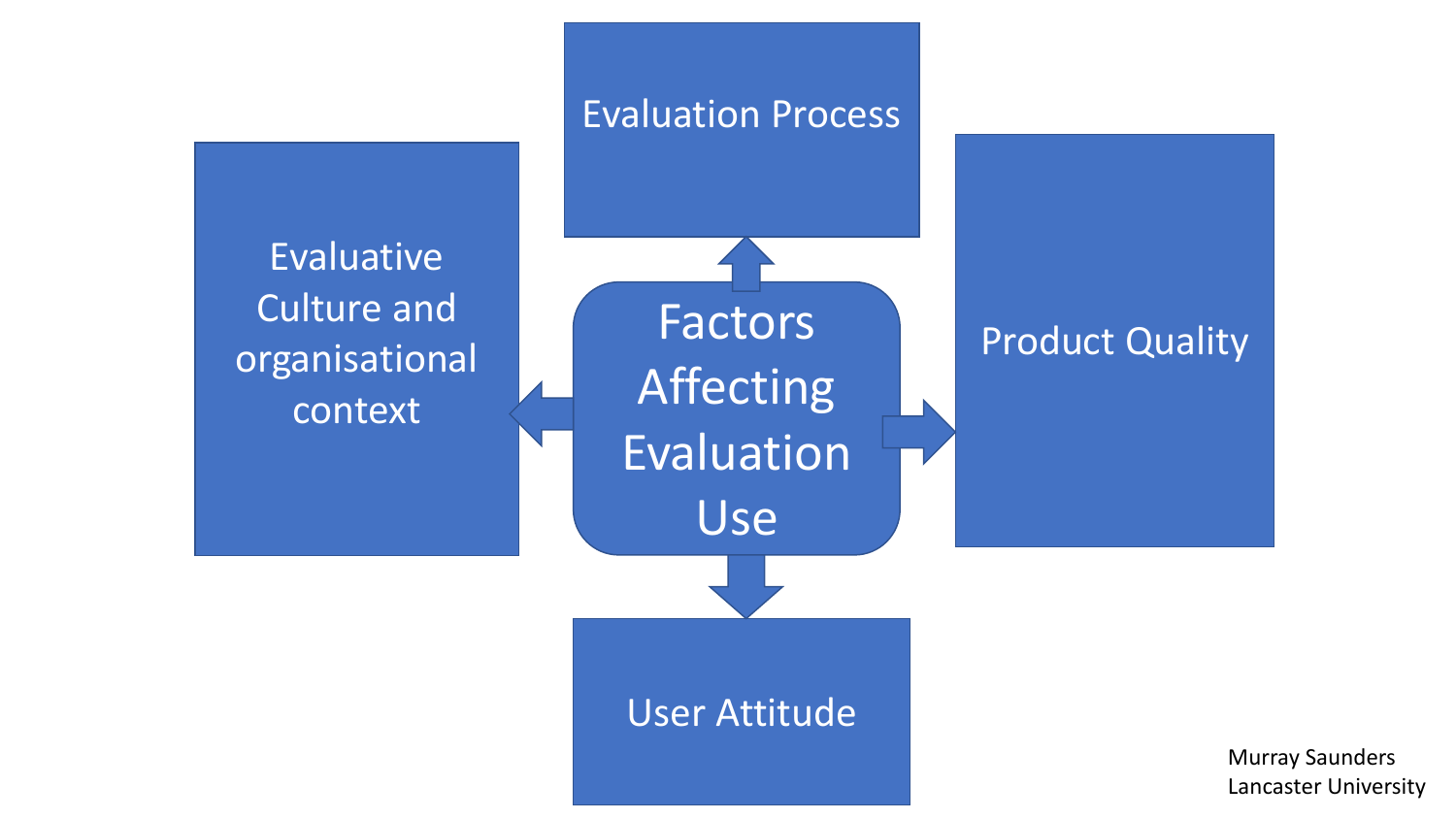In addition to evaluation use some researchers speak more about evaluation *influence*

This acknowledges that the evaluation process offer many opportunities to exercise influence beyond reports and findings, for example:

- Evaluation planning
- Developing Theories of Change
	- Specifying data requirements
- Drawing up Terms of Reference
- Validating findings, conclusions and recommendations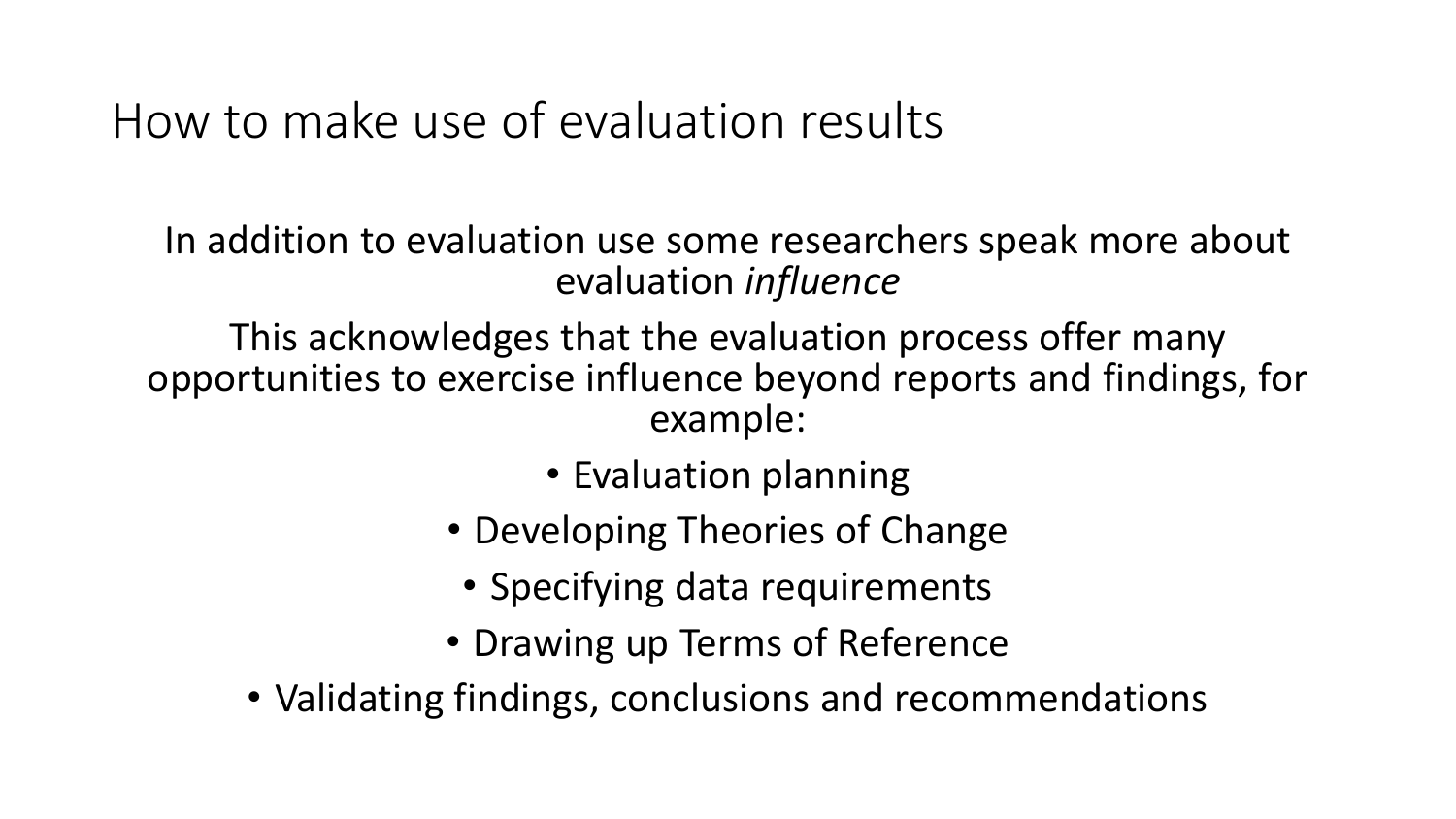Recent research has started to focus on the mechanisms that might support and explain evaluation use, for example:

- *Persuasion* in order to influence individual attitudes
- *Credibility* which sets out to boost confidence in evaluation quality e.g. high quality reports
	- Accumulating *evaluation knowledge* through synthesis studies
		- Changing evaluator *communication practices* through skill enhancement
- *Improving stakeholder engagement* via process & facilitation practices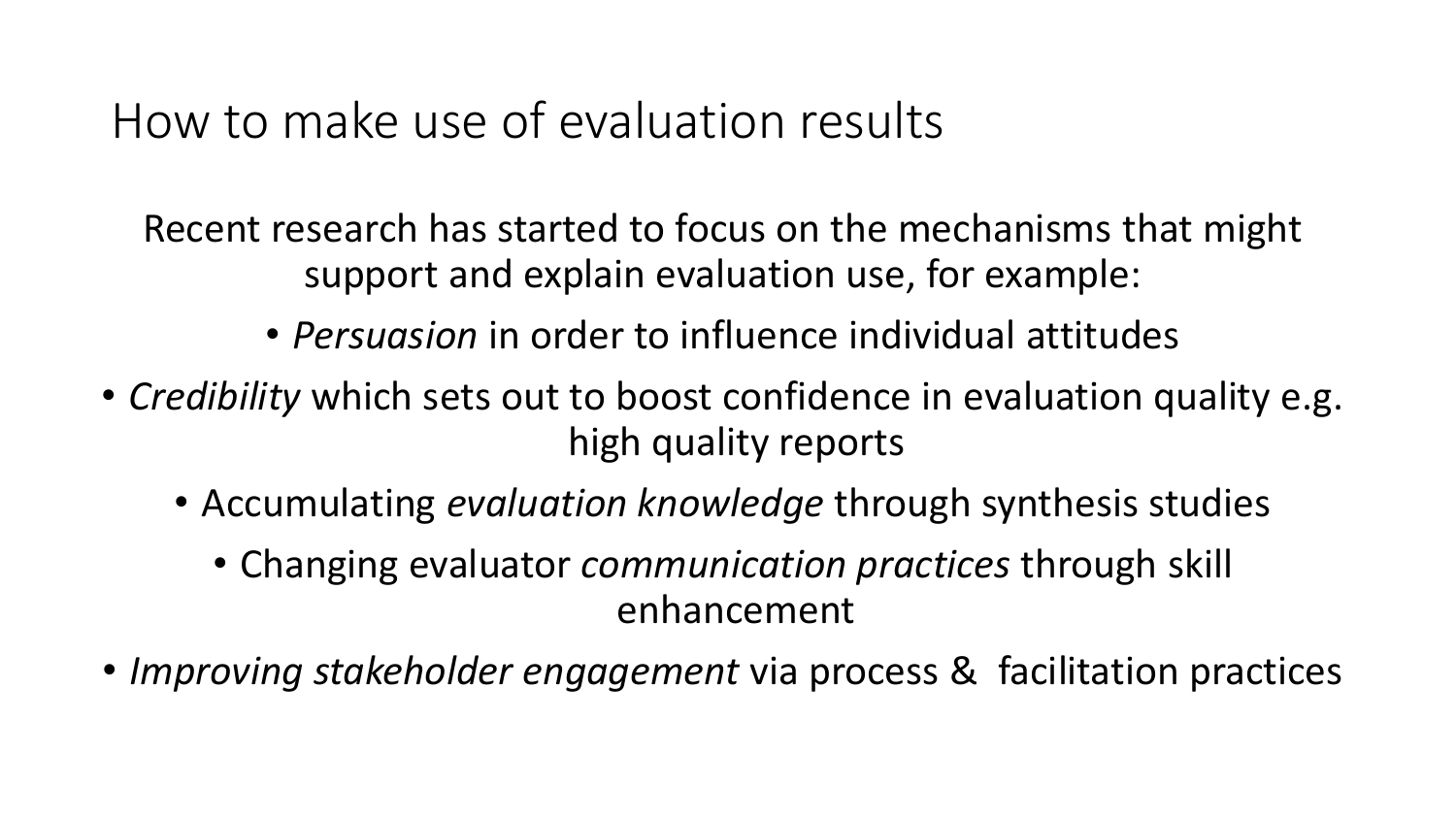Overall we have seen an evolution in the way evaluation use is understood moving from a focus on evaluator behaviour to a more organisational and institutional focus. For example from:

• Evaluator mindsets – changing attitudes to communication and skills

*to*

• Evaluator practices – how to engage and work with stakeholders

*to*

• Organisational learning – changing organisational rules and systems

*to*

• Institutionalisation processes – embedding evaluation in policy making institutions and processes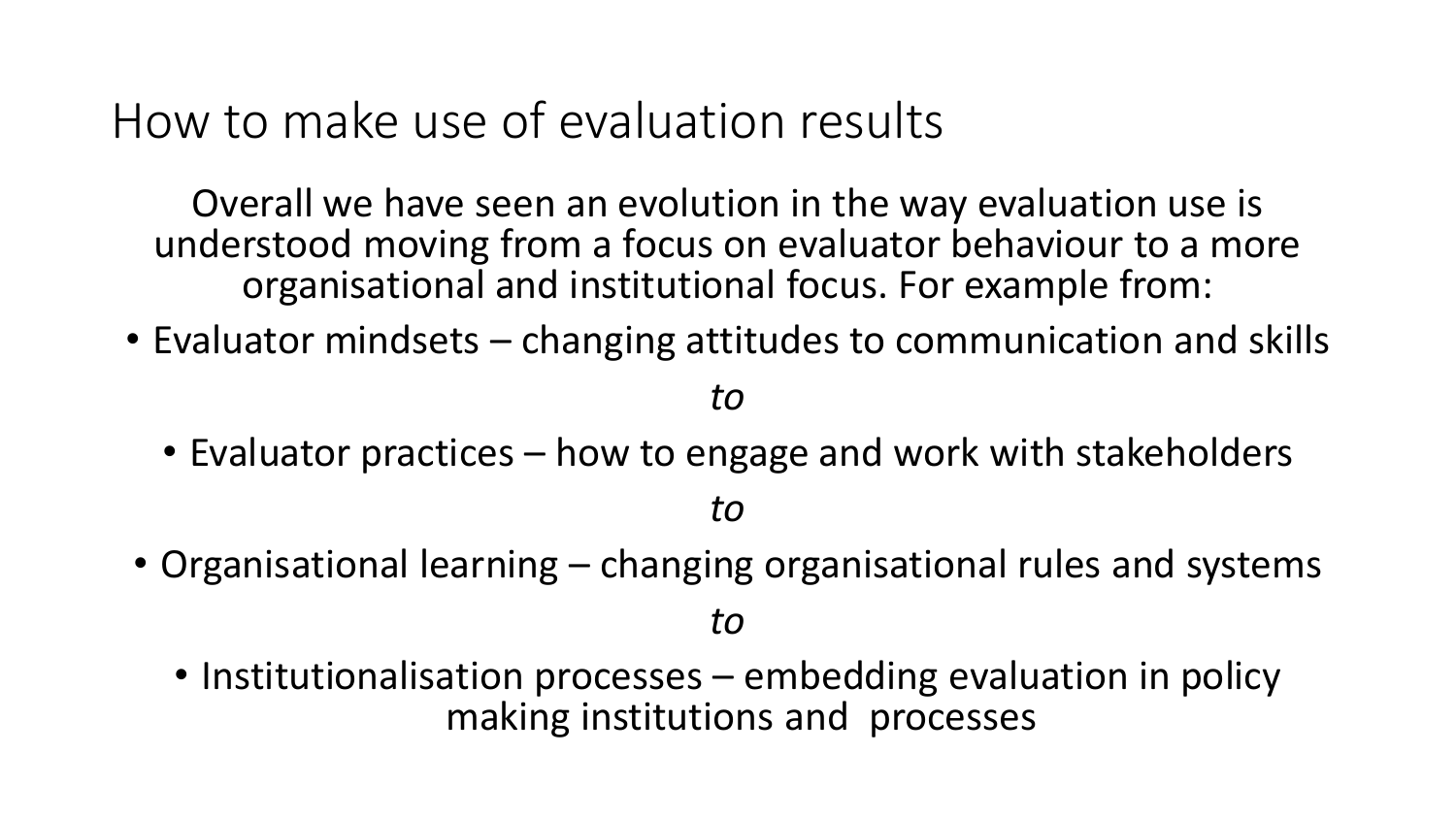## Use as 'engagement': engagement practice



Murray Saunders Lancaster University

**(with decision** 

**makers/users)**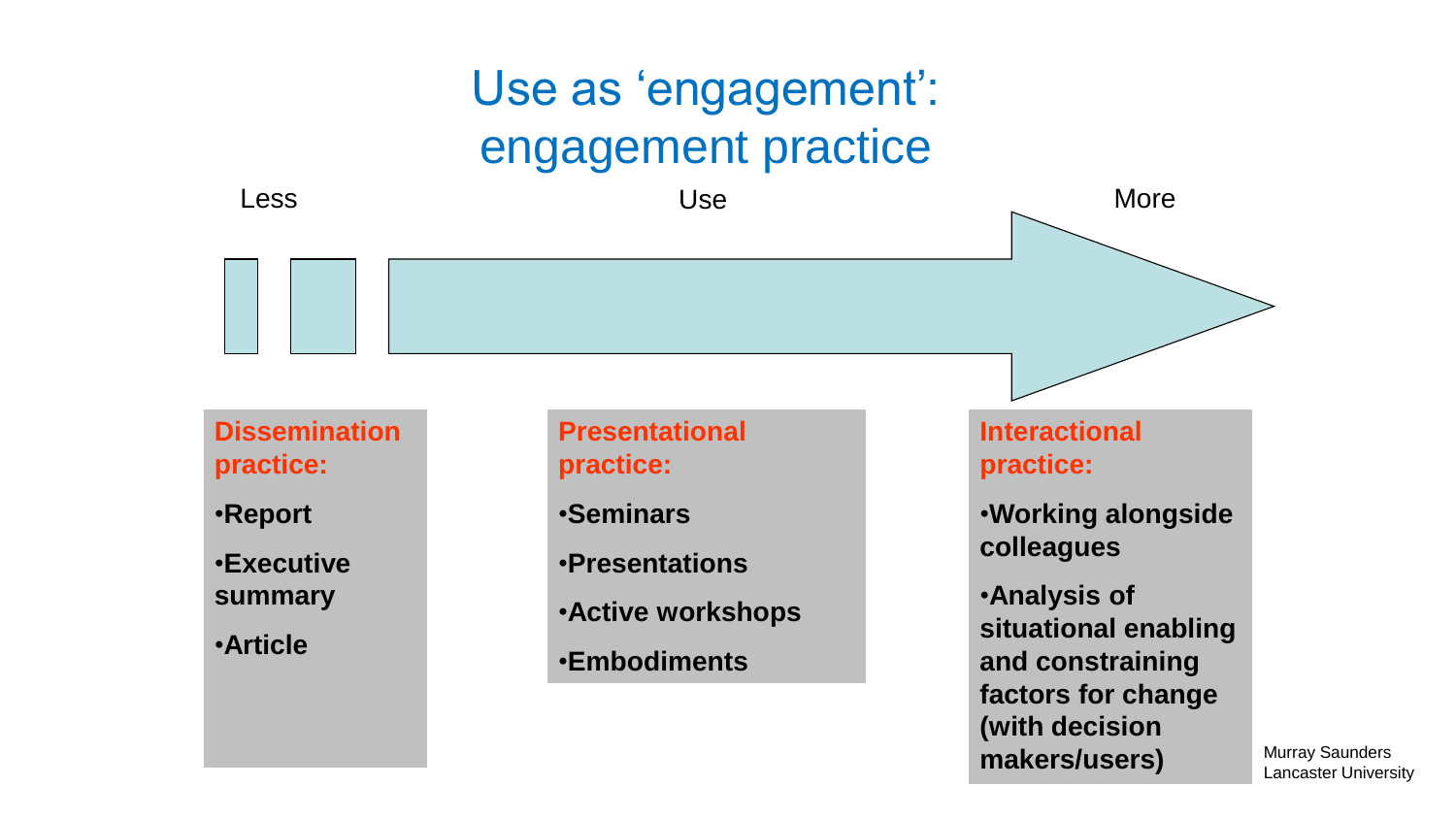The *organisational* perspective on evaluation use, has led to an explicit focus on evaluation systems and how to strengthen them – partly by applying ideas from organisational learning & systems change.

For example

- Creating 'innovative experiments' in organisations from which others can learn – coalitions of ministries, universities and consultants
	- Developing networks that support horizontal knowledge transfer, using intermediaries and knowledge brokers – experts, trainers, twitter, LinkedIn and WhatsApp groups
	- Establishing national and sectoral evaluation societies to promote good practice and promote networking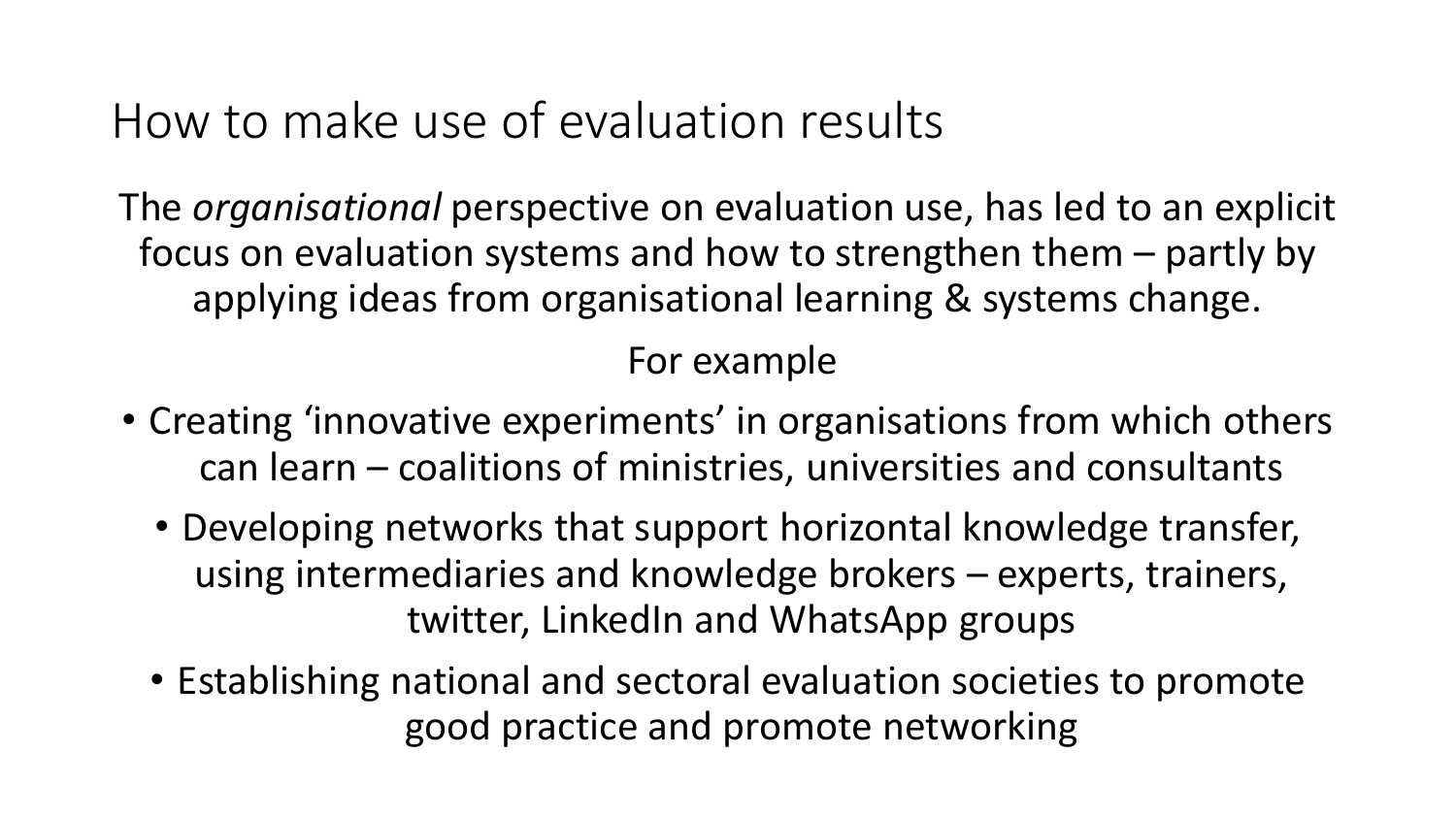- There have now been two rounds 'mapping' the institutionalisation of evaluation worldwide – these examine how evaluation fits within policy making arrangements in ministries and legislatures, the extent of professionalisation and the demand and supply for evaluators
	- Clear that there are major differences in the extent of evaluation institutionalisation in different countries that relate to broader aspects of governance and public management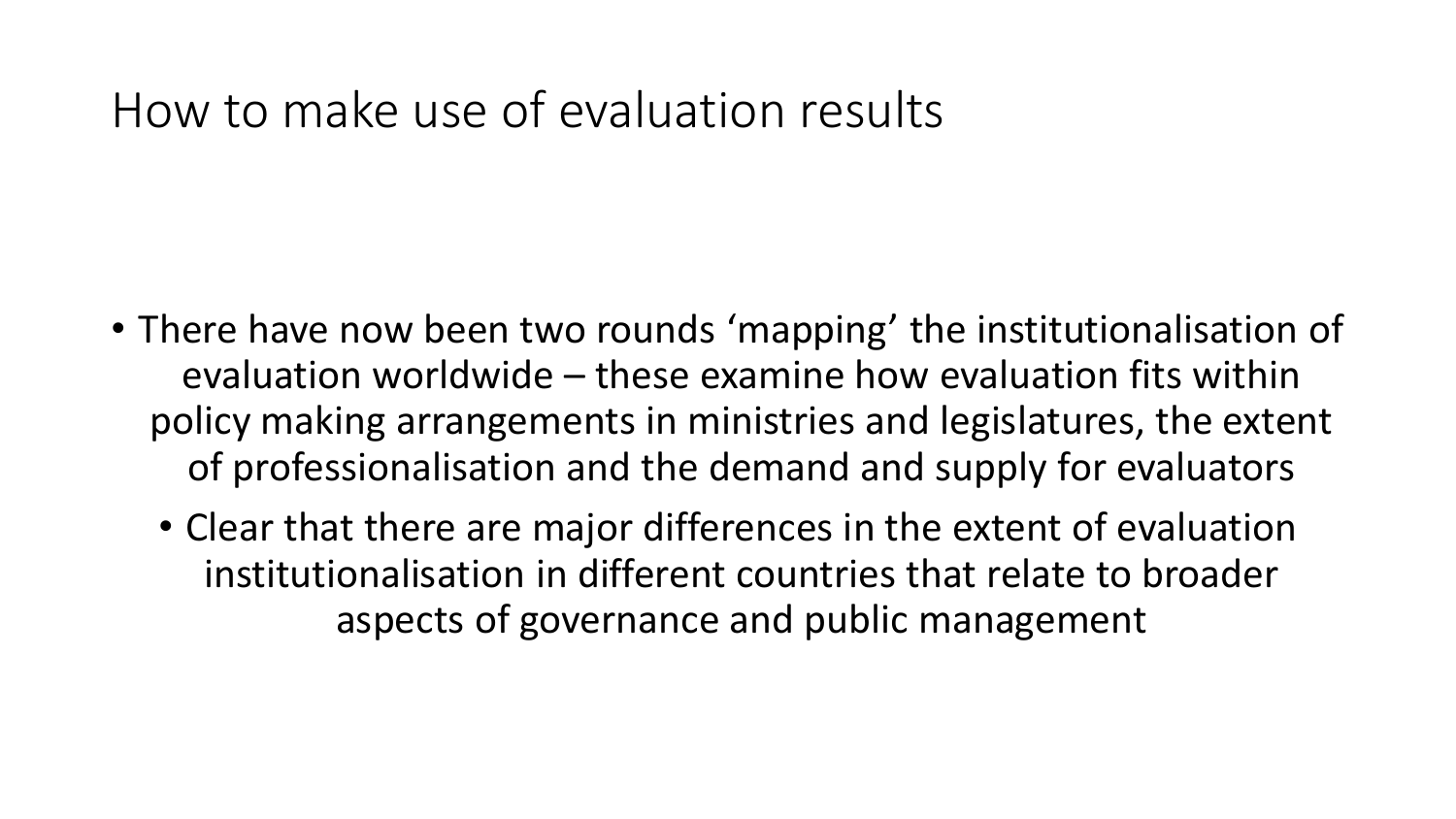There are ways that evaluators can improve evaluation use:

- They can they can disseminate their reports and ensure that they are of good quality
	- They can work with stakeholders in collaborative ways and build professional and collegiate networks with other policy makers
		- They can enhance their networking skills & build networks
	- They can conduct synthesis studies and accumulate evaluation findings
	- They can work to encourage their employing agencies to adopt organisational practices that support evaluation use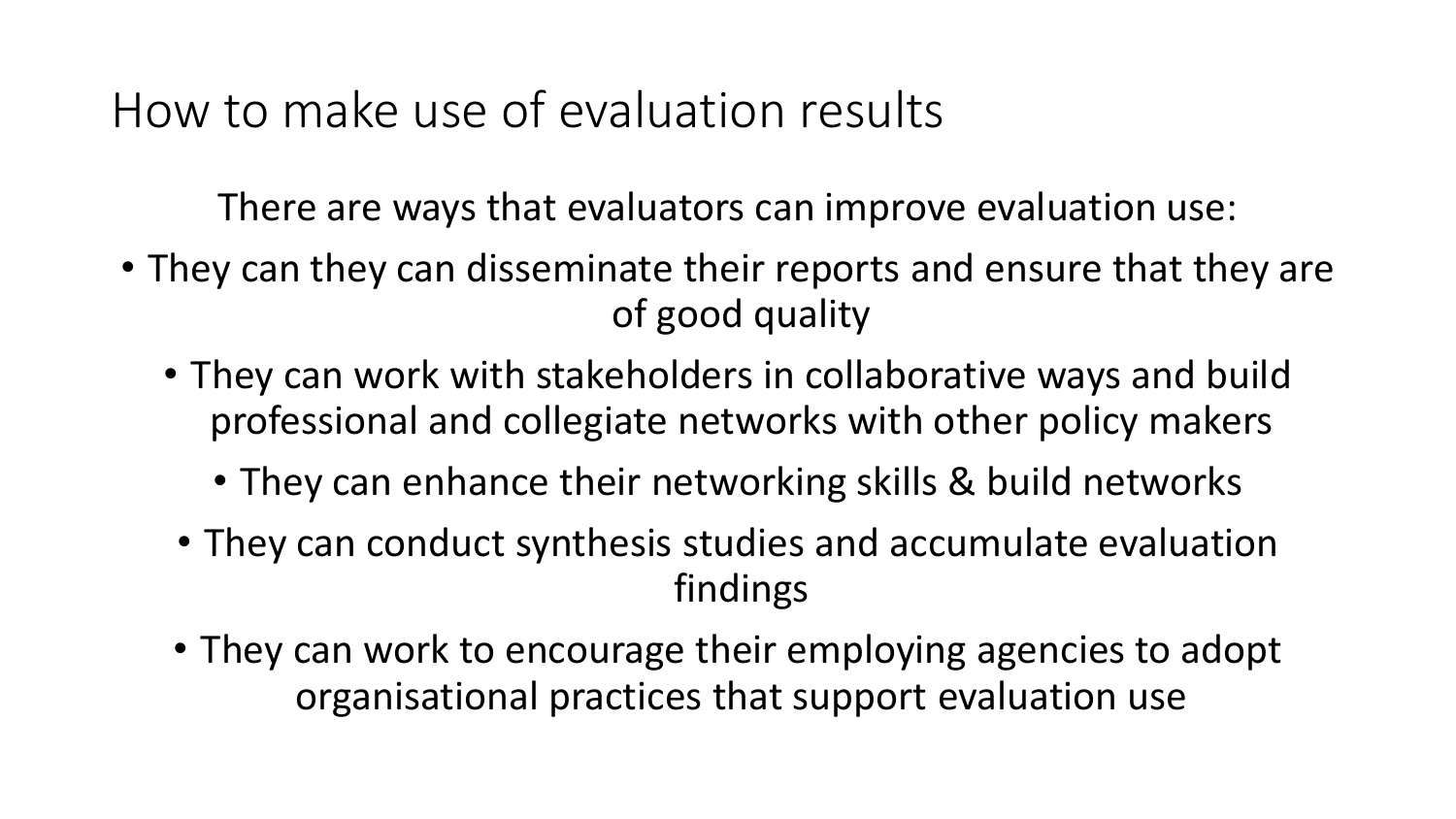However some key ways that evaluation use can be encouraged are not open to evaluator control

These mainly relate to

• The way policy-making bodies – ministries, agencies, regional authorities etc. – are organised

and

• The way evaluation is institutionalised in government and public bodies more generally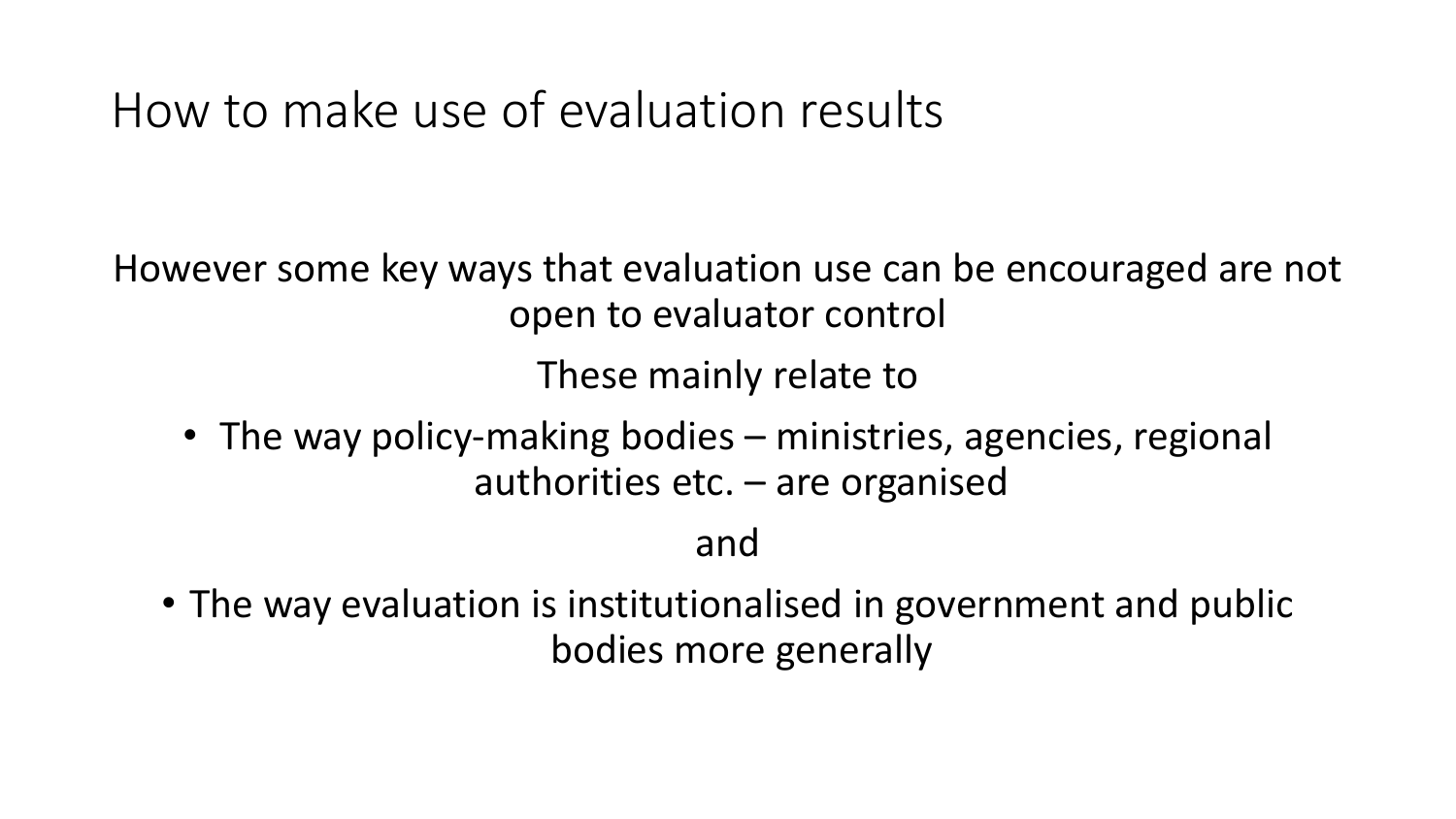## Checklist for Group Session

- 1. Review the figure 'Use as Engagement' and discuss it in the context of your programmes an responsibilities
- 2. Consider what could be done at an organisational level i.e. in your ministry, agency or MA, to strengthen evaluation use and influence
- 3. Consider in relation to EU evaluations, what in an ideal world should change in the way evaluation is institutionalised in your country, i.e. to better embed evaluation in the policy process